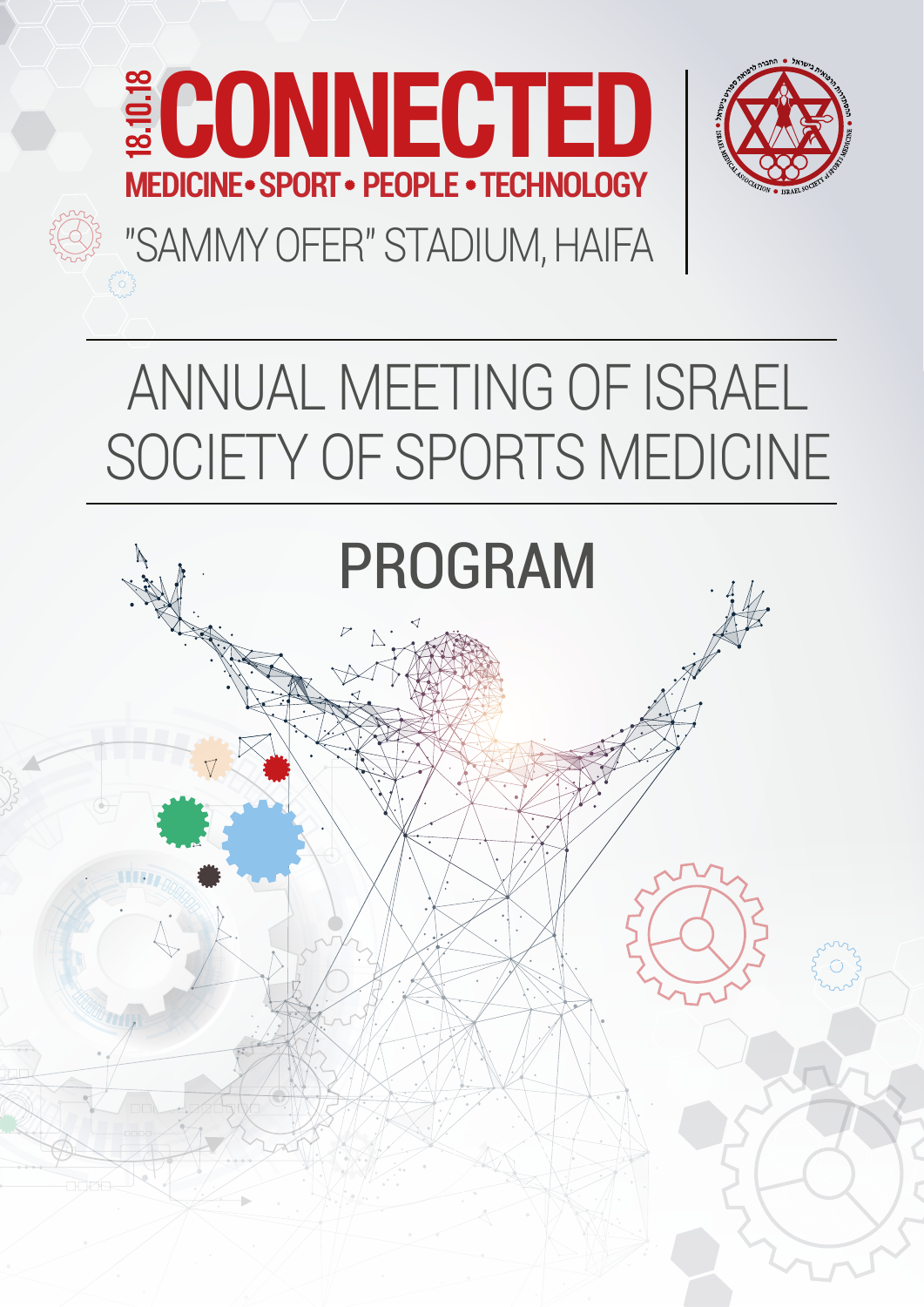| $07:15 - 07:30$ | <b>Registration</b>                                                                                                                                                                                                                                                                                                                                                                                                                                                                                              |
|-----------------|------------------------------------------------------------------------------------------------------------------------------------------------------------------------------------------------------------------------------------------------------------------------------------------------------------------------------------------------------------------------------------------------------------------------------------------------------------------------------------------------------------------|
| $07:30 - 08:00$ | Preliminary tour in the "SAMMY OFER" stadium                                                                                                                                                                                                                                                                                                                                                                                                                                                                     |
|                 | Every modern stadium has a bigger story than the grass and the<br>stands. You are invited to a fascinating half hour tour that gives<br>a taste of the stories that have not been told, reaches the hidden<br>corners of the stadium (the grass, dressing rooms, stands and more)<br>and presents the sophisticated mechanism, which makes it the most<br>advanced stadium in Israel.<br>*Participation is for early registrants only and subject to prior<br>registration.<br>*The number of places is limited. |
| $07:30 - 08:30$ | <b>Registration and Exhibition</b>                                                                                                                                                                                                                                                                                                                                                                                                                                                                               |
| $08:30 - 10:00$ | <b>Morning Breakout Sessions</b>                                                                                                                                                                                                                                                                                                                                                                                                                                                                                 |
|                 | <b>Session 1: Orthopedic and Physiotherapy Sports Trauma</b>                                                                                                                                                                                                                                                                                                                                                                                                                                                     |
| $08:30 - 08:45$ | Inquinal pain & Hamstring syndrome Sakari Orava, Finland                                                                                                                                                                                                                                                                                                                                                                                                                                                         |
| $08:45 - 08:55$ | <b>MEDTECHNICA</b><br>Hamstrings Imaging: MRI vs US - Are both needed?<br>Arnesto Glazer, Israel                                                                                                                                                                                                                                                                                                                                                                                                                 |
| $08:55 - 09:05$ | Complications of hamstring graft in Ligament reconstruction<br>Sakari Orava, Finland                                                                                                                                                                                                                                                                                                                                                                                                                             |
| $09:05 - 09:15$ | Return to play after ACL reconstruction - effect of hamstring graft<br>Sakari Orava, Finland                                                                                                                                                                                                                                                                                                                                                                                                                     |
| 09:15 - 09:25   | Hip Arthroscopy: When Surgery Fails Mat Brick, New Zealand                                                                                                                                                                                                                                                                                                                                                                                                                                                       |
| $09:25 - 09:35$ | Inguinal pain: iliopsoas - hidden muscle pathology and treatment<br>Liran Lifshitz, Israel                                                                                                                                                                                                                                                                                                                                                                                                                       |
| $09:35 - 10:10$ | Evaluation and treatment of inguinal pain and hamstring syndrome: A<br>multi-disciplinary session                                                                                                                                                                                                                                                                                                                                                                                                                |
|                 | <b>Participants:</b><br>Sakari Orava, Finland                                                                                                                                                                                                                                                                                                                                                                                                                                                                    |
|                 | <b>Enda King, Ireland</b>                                                                                                                                                                                                                                                                                                                                                                                                                                                                                        |
|                 | <b>Mat Brick, New Zealand</b><br>Liran Lifshitz, Israel                                                                                                                                                                                                                                                                                                                                                                                                                                                          |
|                 | <b>Arnesto Glazer, Israel</b>                                                                                                                                                                                                                                                                                                                                                                                                                                                                                    |

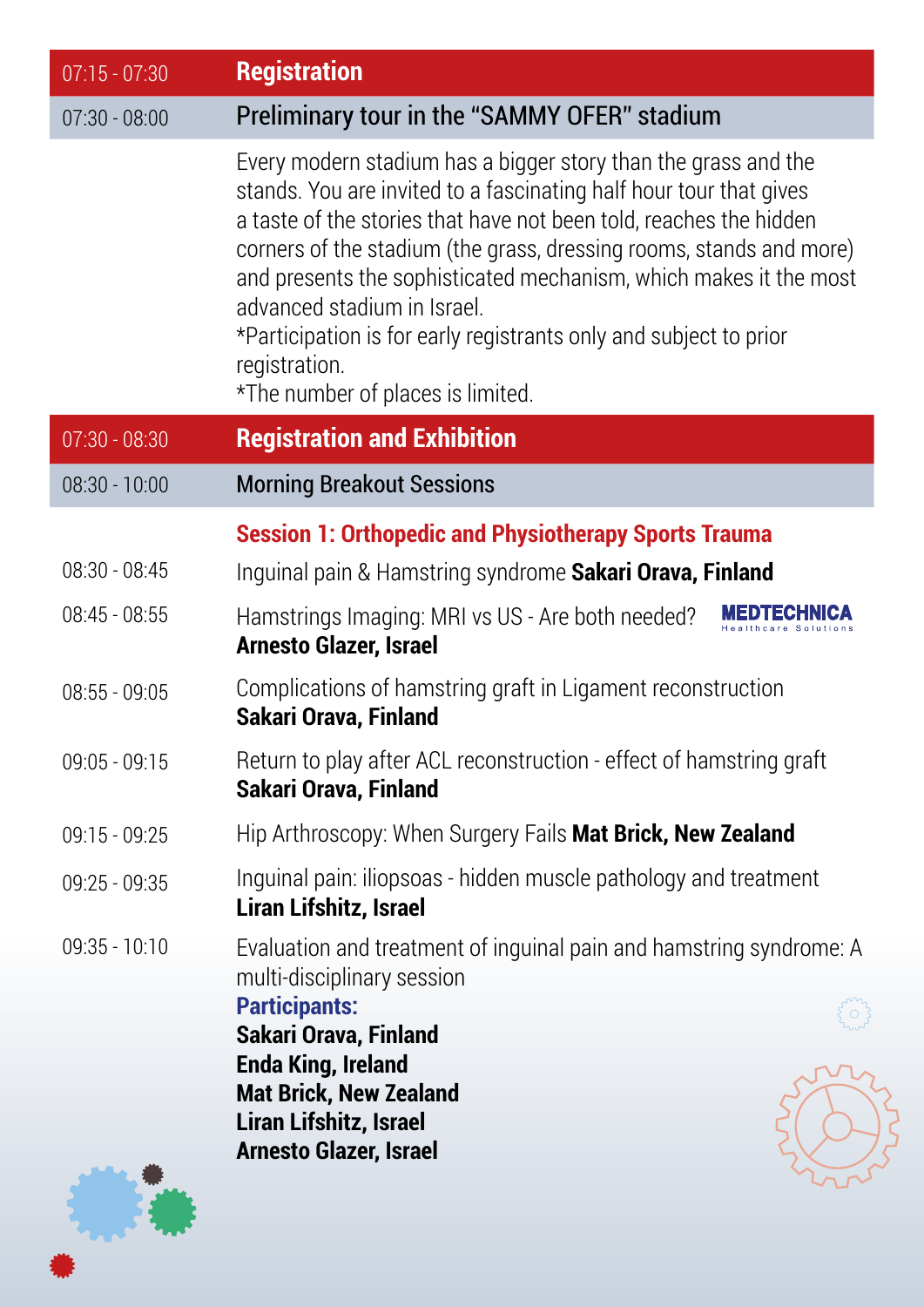|                 | <b>Session 2: Applied Exercise Physiology</b>                                                                                   |
|-----------------|---------------------------------------------------------------------------------------------------------------------------------|
| $08:30 - 08:50$ | Exercise induced myokines secretion and their role on metabolic<br>pathways in health and disease<br><b>Yuval Heled, Israel</b> |
| $08:50 - 09:10$ | Hormonal measurements and exercise training optimization<br>Alon Eliakim, Israel                                                |
| $09:10 - 09:35$ | Respiratory Muscle Training in Athletes: What is the evidence?<br><b>Yaacov Dagan, Israel</b>                                   |
| 09:35 - 09:55   | Recovery from high intensity endurance training: An Olympic coach<br>view Dan Salpeter, Israel                                  |
|                 | Session 3: The 12th Seminar on Military Sports Medicine, Part 1                                                                 |
| $08:30 - 08:40$ | Opening Address<br>Ishay Ostfeld, Israel                                                                                        |
| $08:40 - 09:00$ | The contribution of physiotherapy and occupational therapy to<br>combat units in the IDF<br>Uria Moran, Israel                  |
| $09:00 - 09:20$ | Symptoms modifications during running<br>Igor Mintz, Israel                                                                     |
| 09:20 - 09:40   | Accessory navicular syndrome in athletes and combat soldiers<br>Arnon Gam, Israel                                               |
| 09:40 - 10:00   | Hand injuries in military contact combat (Krav-Maga)<br><b>Daniel Dreyfuss, Israel</b>                                          |
|                 | <b>Session 4: The 4th Israel Seminar on Disability and Adapted Sport</b>                                                        |
| 08:30 - 08:35   | Opening Address<br><b>Israel Klier, Israel</b>                                                                                  |
| $08:35 - 09:00$ | Keynote lecture: Nutritional supplements for elderly<br>Jay Hoffman, USA                                                        |
| 09:00 - 09:20   | Physical activity during pregnancy<br><b>Amnon Amit, Israel</b>                                                                 |
| 09:20 - 09:40   | Continuous physiology monitoring of elderly patients<br>Ishay Ostfeld, Israel                                                   |
| 09:40 - 10:00   | Technology to maximize Paralympic athletes performances<br><b>Osnat Fliess Douer, Israel</b>                                    |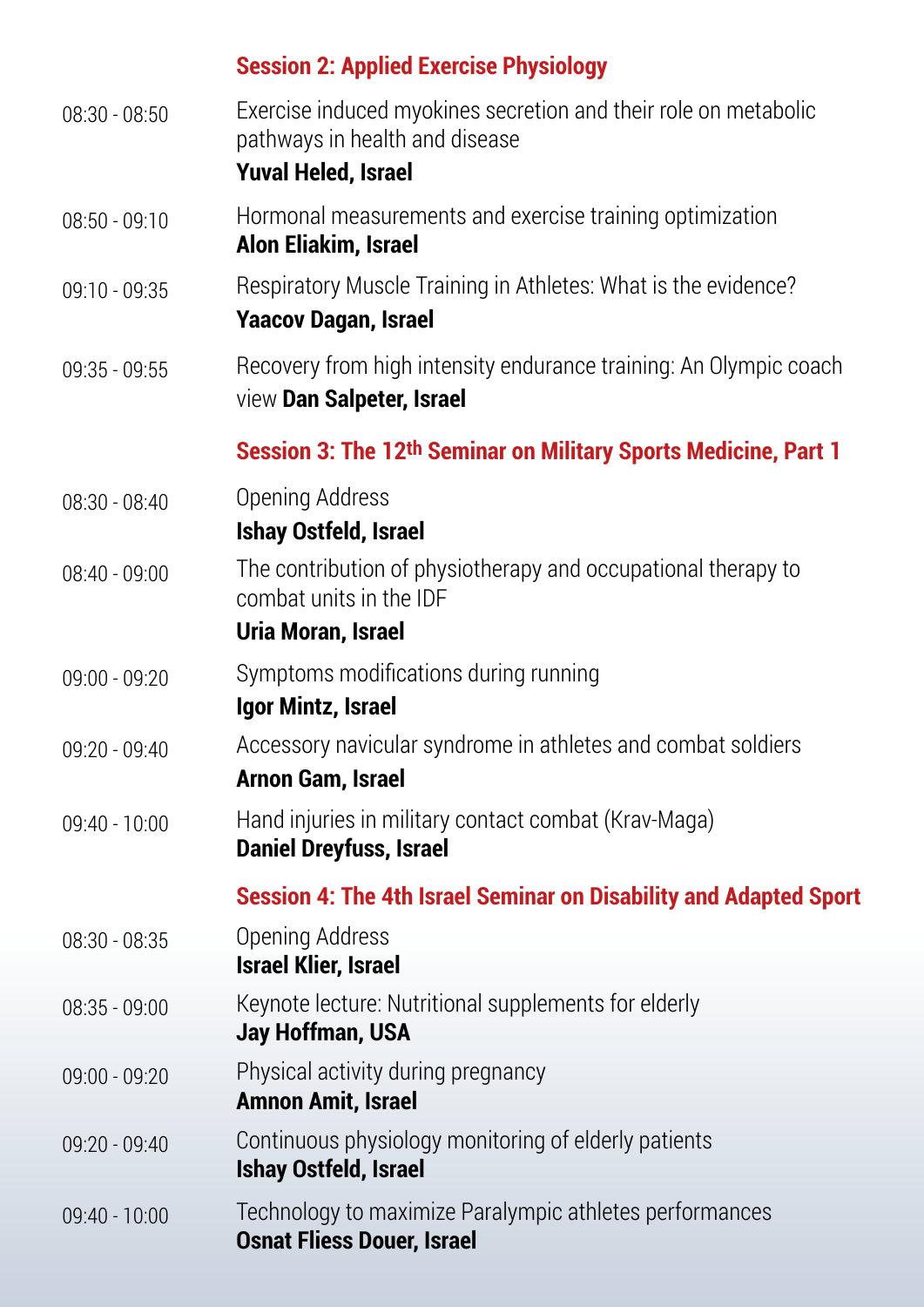| $10:00 - 10:30$ | <b>Coffee Break and Exhibition</b>                                                                                                                                        |
|-----------------|---------------------------------------------------------------------------------------------------------------------------------------------------------------------------|
| 10:30 - 12:30   | <b>Opening Plenary</b>                                                                                                                                                    |
| $10:30 - 10:45$ | Greetings and Opening Ceremony<br>Ron Golan, Israel                                                                                                                       |
| $10:45 - 11:15$ | My life as a professional athlete, and the influence it has had on my<br>career as an orthopedic surgeon<br><b>Main Conference Keynote: Mat Brick, New Zealand</b>        |
| $11:15 - 11:40$ | Diagnosis and treatment principles of hamstring muscle tears<br><b>Orthopedic Keynote: Sakari Orava, Finland</b>                                                          |
| $11:40 - 12:05$ | 3D Biomechanics and RTP after ACLR $-$ what should the end of<br>rehabilitation look like<br><b>Physiotherapy Keynote: Enda King, Ireland</b>                             |
| 12:05 - 12:30   | From ACSM Scientific Roundtable to Guidelines: Updating the Pre-<br>participation Exercise Screening Process<br><b>ACSM/Physiology Keynote: Meir Magal, USA</b>           |
| 12:30 - 13:30   | <b>Lunch and Exhibition</b>                                                                                                                                               |
| 12:30 - 13:30   | <b>Scientific Lunch</b><br>אלטמן<br>The joints and their health practice and theory<br>Amir Oron, Israel                                                                  |
| 13:30 - 15:00   | Mid-Day Plenary<br><b>Connected: Multidisciplinary approach to the rehabilitation of</b><br>athletes Host: Eyal Berkovic                                                  |
| 13:30 - 14:10   | Orthopedic Rehabilitation<br><b>Participants:</b><br><b>Bezalel Peskin, Israel</b><br><b>Maya Cale Benzoor, Israel</b><br>Uri Harel, Israel<br><b>Guest: Maor Buzaglo</b> |
| 14:10 - 14:40   | Cardiac Rehabilitation<br><b>Ron Golan, Israel</b><br><b>Guest: Elyaniv Barda</b>                                                                                         |
| 14:40 - 15:00   | Neurological Rehabilitation<br><b>Atzmon Tsur, Israel</b><br><b>Guest: Avi De-Pilosof</b>                                                                                 |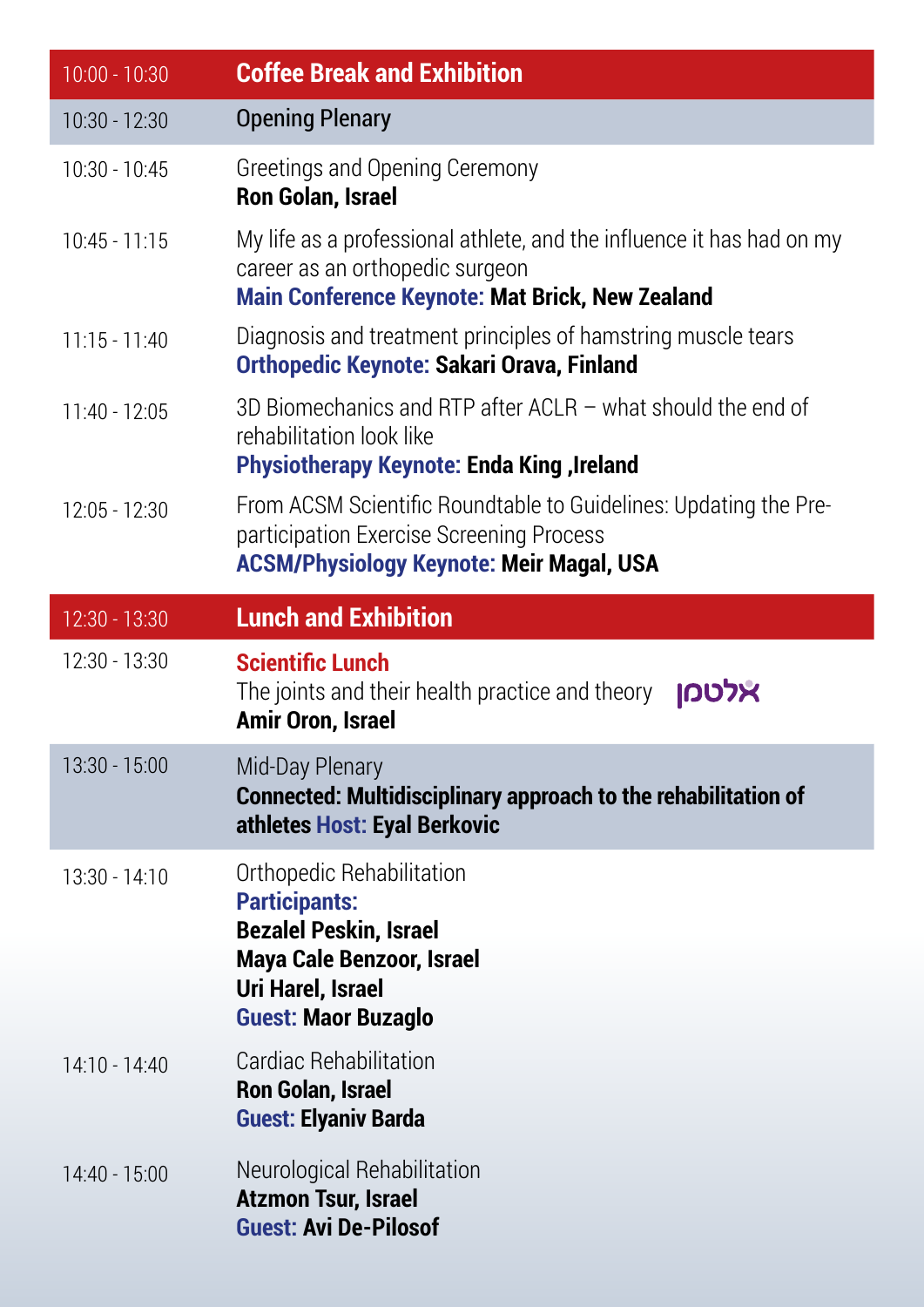| 15:00 - 15:30   | <b>Coffee Break and Exhibition</b>                                                                                                                                                                                                        |
|-----------------|-------------------------------------------------------------------------------------------------------------------------------------------------------------------------------------------------------------------------------------------|
| 15:30 - 17:30   | <b>Afternoon Breakout Sessions</b>                                                                                                                                                                                                        |
|                 | <b>Session 5: Return to play after ligament reconstruction:</b><br>The knowledge vs the practice                                                                                                                                          |
| 15:30 - 15:45   | Return to sport after ACL Reconstruction: Factors associated with<br>Improved function and maintenance of sports activities at 5 to 10<br>years After autologous hamstring ACL Iftach Hetsroni, Israel                                    |
| 15:45 - 16:00   | <b>ACL</b> patients<br>1. Single bundle<br>2. Double bundle with two separate grafts<br>3. Double bundle with 4 tunnels and continuous loop hamstring graft<br>(New Zealand data)<br><b>Mat Brick, New Zealand</b>                        |
| $16:00 - 16:15$ | Functional criteria for return to Sport Noga Gal, Israel                                                                                                                                                                                  |
| $16:15 - 16:30$ | New Zealand Rotator cuff registry - 5 years Mat Brick, New Zealand                                                                                                                                                                        |
| 16:30 - 16:45   | First Time Patellar Dislocation: Which Imaging method should we use<br>CT or MRI? Ran Thein, Israel                                                                                                                                       |
| 16:45 - 17:30   | Multi-disciplinary approach: Return to play after knee ligament<br>reconstruction<br><b>Participants:</b><br>Noam Reshef, Israel<br>Iftach Hetsroni, Israel<br><b>Mat Brick, New Zealand</b><br>Noga Gal, Israel<br>Sakari Orava, Finland |
|                 | Session 6: Integration of technology by the physical therapist in<br>athlete rehabilitation                                                                                                                                               |
| 15:30 - 15:55   | Using technology in sport's injury rehabilitation<br>Enda King, Ireland                                                                                                                                                                   |
| 15:55 - 16:20   | Rehab through a different lens<br>Mischa Van Stee, Israel                                                                                                                                                                                 |
| 16:20 - 16:40   | Load Monitoring Devices in the use of the Physical Therapist's RTS<br>decision making<br>Robi Megrelishvili, İsrael                                                                                                                       |

 $\tilde{\zeta}$ 

 $\sum_{i=1}^{n}$